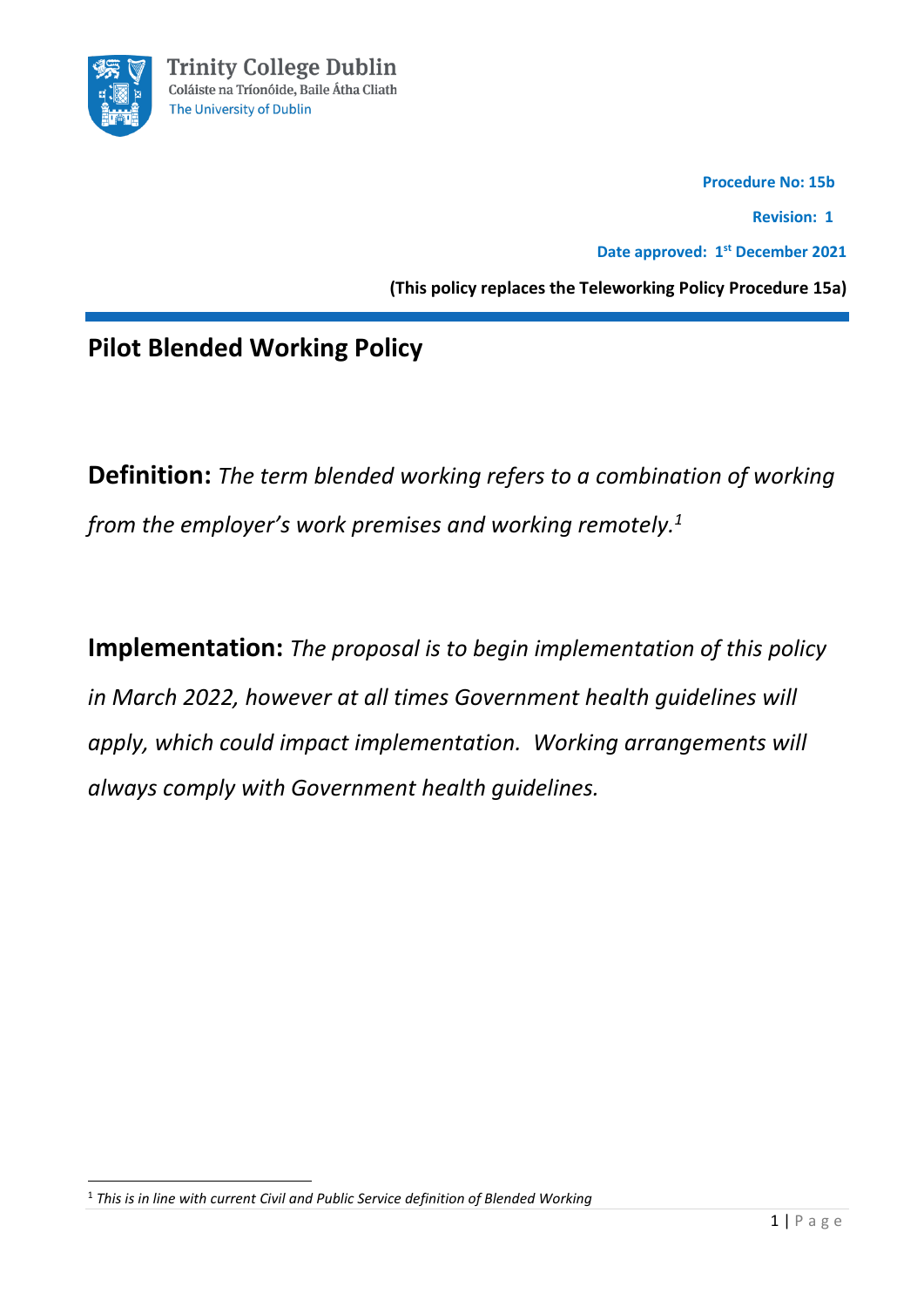

# **BLENDED WORKING - THE POLICY**

### **Why we are introducing this now:**

While the COVID 19 Pandemic has disrupted many aspects of our lives, like many disruptive processes it has challenged us to look at how we work. We now know that much of what we do, can be done remotely or from our office. Where a professional or support staff role can be done on a blended basis, there can be benefits to the individual, the University and the environment. We do recognise that blended working will not suit all professional or support staff roles and there is no 'one way' to do blended working, however we are embracing this opportunity and introducing blended working as a pilot for the next two academic years. As this is a pilot, we will be reviewing it during this period. Our aim in drafting and piloting this policy also complements other developments in train in Trinity related to supporting and advancing careers, flexible working for staff, etc. and is linked to Athena SWAN actions and activities in Trinity.

Note: We do recognise that pre-covid, some academic work has always been carried out in a blended way (e.g. from the office, lab, library and home). As Covid restrictions ease we expect academic staff to be back on campus, but able to continue to avail of this mode of working where appropriate. The purpose of this policy is not to change these existing practices but to expand opportunities for blended working to professional and support staff.

## **1. Purpose of this policy**

The purpose of this policy is to set out the principles around blended Working.

## **2. The Principles of blended working**

| New approach to work | Blended working offers benefits to the individual, the University<br>and the environment. It allows some work to be carried out<br>remotely and some work from the University campus.<br>Blended working allows for people to stay connected to University<br>life. |  |
|----------------------|---------------------------------------------------------------------------------------------------------------------------------------------------------------------------------------------------------------------------------------------------------------------|--|
|                      | There is no 'one size fits all' for blended working                                                                                                                                                                                                                 |  |
|                      | If all, or some of your work can be undertaken, done and delivered                                                                                                                                                                                                  |  |
|                      | remotely, your role can be considered for blended working.                                                                                                                                                                                                          |  |
|                      | If all of your work must be delivered in person, on campus, your                                                                                                                                                                                                    |  |
|                      | role cannot be considered for blended working.                                                                                                                                                                                                                      |  |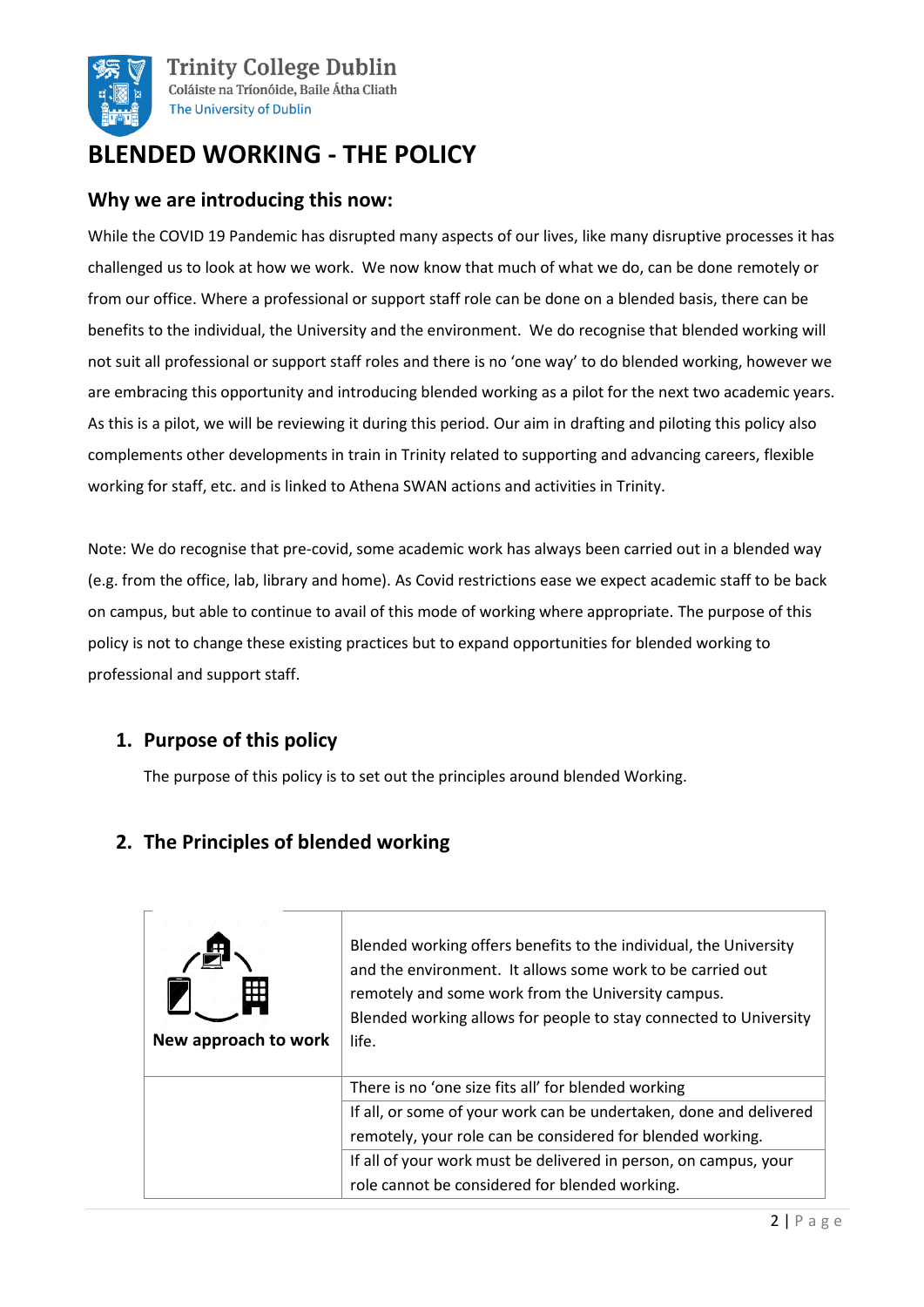

# **Trinity College Dublin**<br>Coláiste na Tríonóide, Baile Átha Cliath

The University of Dublin

|                                                 | Many activities like, setting up of labs, maintaining equipment,<br>operating machinery, working on the grounds, supervising<br>activities on campus, providing catering services etc. cannot be<br>done remotely.                               |
|-------------------------------------------------|--------------------------------------------------------------------------------------------------------------------------------------------------------------------------------------------------------------------------------------------------|
| Depends on role and<br>nature of the work       | As a public sector employee, and in line with DPER current<br>guidelines, you must be in the Irish jurisdiction to avail of blended<br>working.                                                                                                  |
|                                                 | The needs and requirements of the University comes before<br>individual preferences.<br>Working patterns must be agreed by the individual and their line                                                                                         |
|                                                 | manager, taking into account the needs of the role, and the unit.                                                                                                                                                                                |
| <b>University needs take</b><br>priority        | Where blended working is in place, there will be certain<br>events/times that require in person presence. These events should<br>be agreed in advance (where possible).                                                                          |
|                                                 | If you opt for blended working, you may not retain a dedicated<br>desk/office in the University. You may have to engage in<br>desk/office sharing.                                                                                               |
| Working space on and<br>off campus              | The remote working location must meet the health and safety<br>standards set out in IProtectU self-assessment tool, to ensure that<br>you are covered by the University's insurance.                                                             |
|                                                 | Your terms and conditions of employment do not change.                                                                                                                                                                                           |
|                                                 | All University policies still apply no matter where or when you<br>work, as they support the culture of the University (i.e. Dignity &<br>Respect, Equality, etc.).                                                                              |
| <b>Policies, Terms and</b><br><b>Conditions</b> | All University data must be safe and secure, everyone should<br>continue to comply with GDPR and the <b>College Data Protection</b><br><b>Policy and all IT Security Policies.</b> For further information please<br>see tcd.ie/data protection. |
|                                                 | The relevant provisions of the Calendar and the Statutes still apply                                                                                                                                                                             |
|                                                 | while working remotely.<br>All Leave, must be agreed prior to taking it, and must be recorded.                                                                                                                                                   |
|                                                 | Tax relief on utilities may be claimed by the individual, directly                                                                                                                                                                               |
|                                                 | with the Revenue Commissioners.                                                                                                                                                                                                                  |
| <b>Manager agreement</b>                        | While the concept of remote working is to afford flexibility, the<br>number of hours worked stay the same, and any flexibility<br>regarding work pattern within that, must be agreed with your line                                              |
| on working patterns                             | manager.                                                                                                                                                                                                                                         |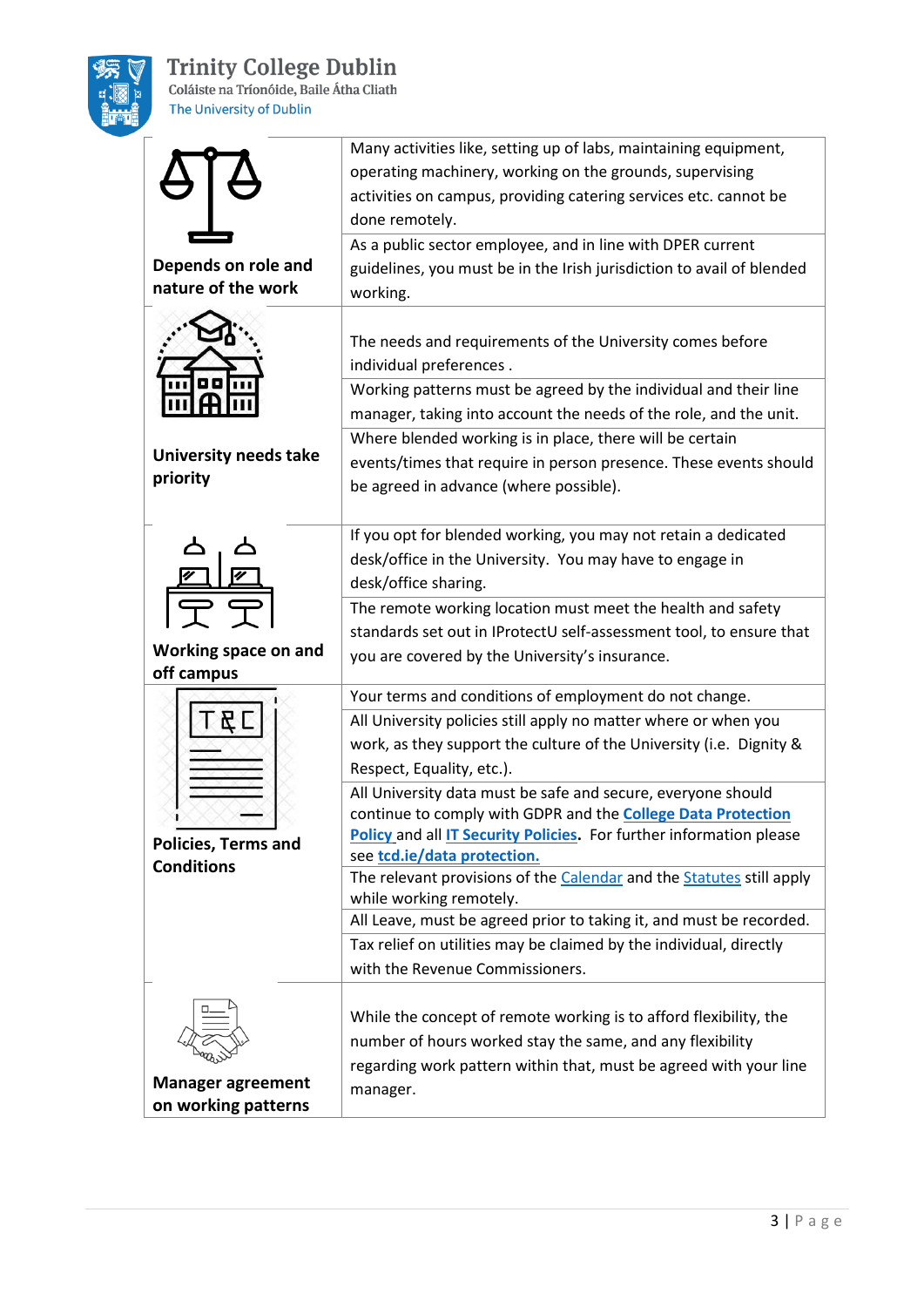

# **3. Definition - What does blended working mean:**

The term blended working refers to a combination of working from the employer's work premises and working remotely.

## **4. Eligibility for blended working**

- a. Everyone is entitled to request remote working, but it is not a guaranteed right.
- b. The work you do, and the needs of the school/department/unit will inform the decision on whether blended working is suitable for the role you perform. At all times the needs of the University are primary in the decision.
- c. This arrangement should be supported/agreed by both parties (you and your line manager). If your situation changes you may need to review and discuss changing your working arrangements.
- d. Once agreed blended working arrangements applies for your current role. If you move roles, you will have to make a new request as the role and position will be different and may or may not be suitable.
- e. Some roles require individuals to be on site and in person. For example, gardeners, catering staff, security, maintenance etc., therefore blended working is not an option for these roles.
- f. For face to face, in person student/other activities, blended working is not an option.
- g. The equipment and facilities you require in doing your role, may also form a factor in deciding whether your role is suitable for blended working.

## **5. Health, Safety and Insurance Requirements**

#### **a. Suitable for remote working environment**

You will require a suitable workspace to be eligible to work remotely. You will need to carry out a risk assessment (IProtectU self-assessment) on your working environment at your remote location.

#### **b. Insurance**

In order to be covered by the University's insurance, you must carry out the IProtectU selfassessment and submit it to you manager.

#### **c. Accidents**

It is important to ensure that any accidents which occur within the defined working space while working remotely must be reported immediately, in accordance with the University's accident reporting policy.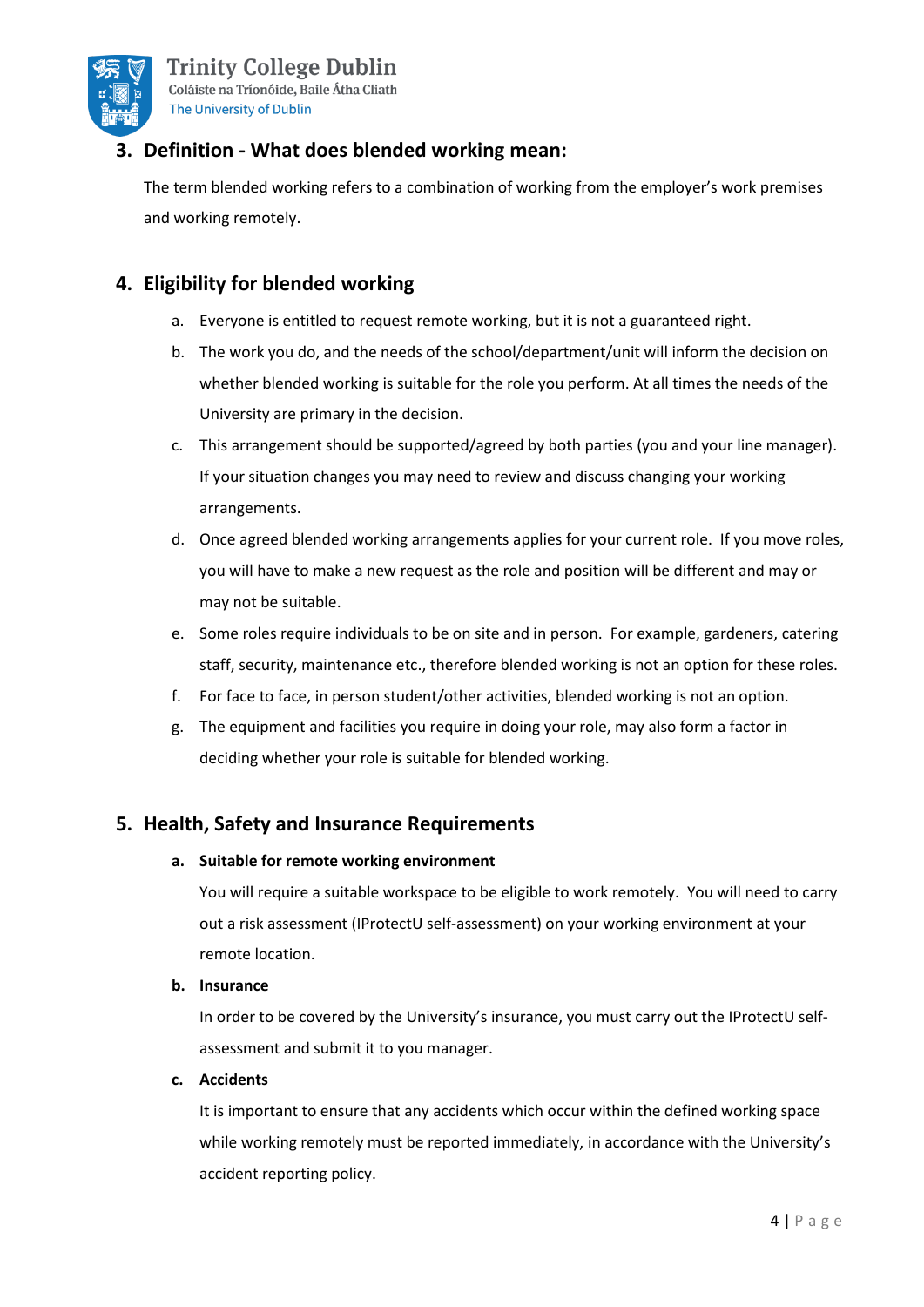

**Trinity College Dublin** Coláiste na Tríonóide, Baile Átha Cliath The University of Dublin

## **6. Different blended working patterns**

There is no 'one way' for blended working arrangements; it will be based on the needs of the role and the individual preferences (i.e. role allows for someone to work remotely but the individual may not choose to work remotely), and the requirements of the unit.

Best practice suggests that there should be some agreed time in the office/workspace on a regular basis. This should be agreed between the individual and their line manager, whilst always taking the University's needs and the needs of the unit into account.

Staff availing of blended working arrangements may not have a dedicated workstation on campus, and desk sharing arrangements will be agreed as part of the blended working arrangements with the line manager.

## **7. Contractual Arrangements**

a) Blended Working does not change your contractual entitlement in terms of general conditions of employment, pay, pensions, sick leave etc. All of the Universities policies still apply.

#### **b) Working Hours**

It is expected that staff will continue to work their contractual hours.

Staff must ensure they take regular breaks from the screen and desk

Staff have the right to disconnect.

Flexitime<sup>2</sup> is suspended, however flexible working (early/late start etc) is permitted.

#### **c) Recording Leave**

Annual leave, sick leave, and all other forms of leave must be recorded as normal.

#### **d) Jurisdiction**

As a public sector employee, you must be resident on the island of Ireland to avail of blended working, and in accordance with Department Public Expenditure and Reform (DEPR) requirements, you must be available to attend in person when required.

#### **e) University Data must always be secure and safe**

At all times the guidelines for secure and remote working mush be followed.

Please see GDPR statement [here](https://www.tcd.ie/dataprotection/assets/docs/dataprotectionhandbook/DP_Handbook_15042021.pdf)

<sup>2</sup> **We note the unions position that access to flexitime schemes while availing of a Blended Working arrangement is the preferred option. Staff members who avail of blended working arrangements shall not be deemed to have given up access to formal flexitime schemes in any way**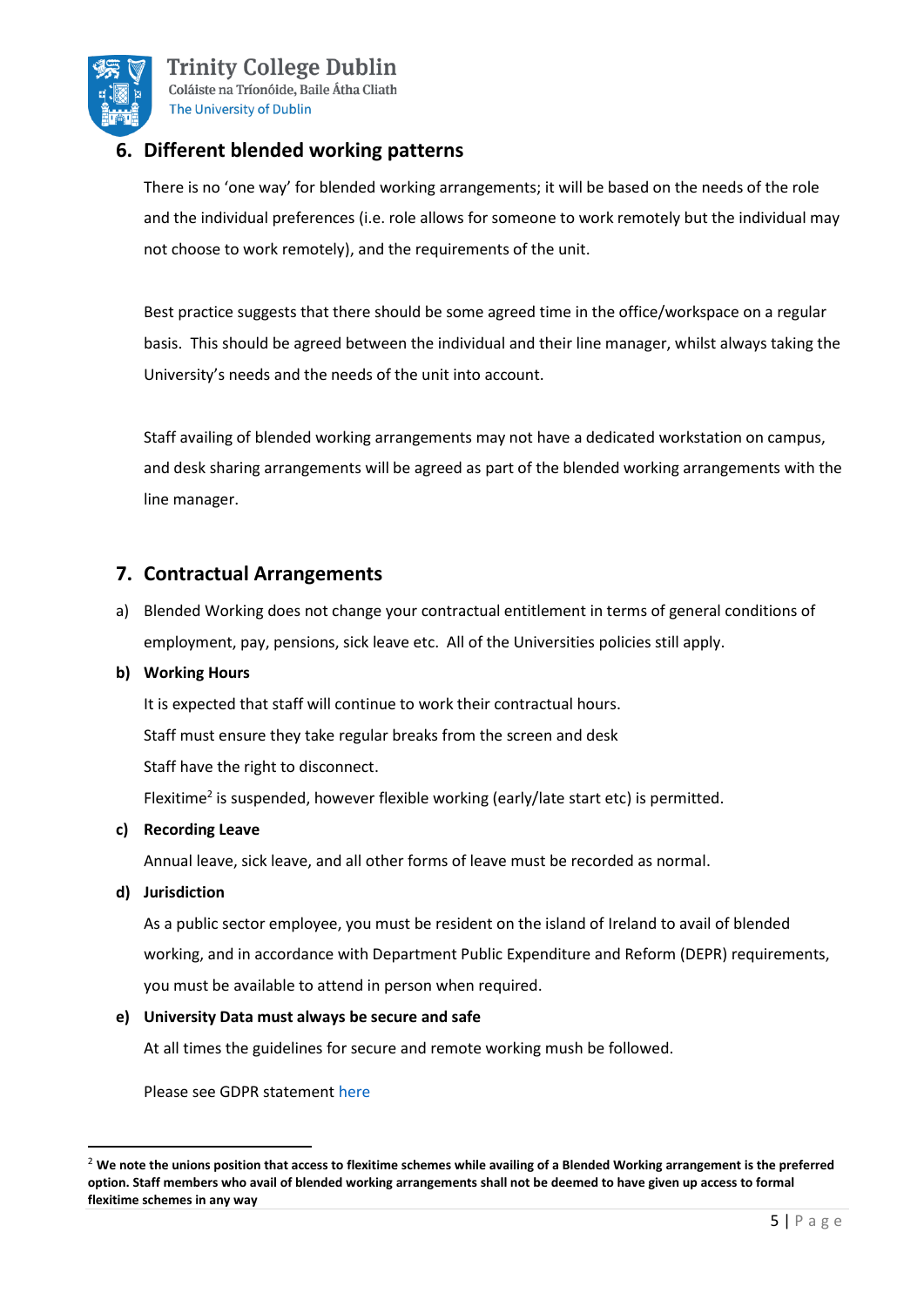

#### **f) Review of Arrangements**

The agreement should be reviewed on a regular practical basis (minimum of twice a year) to coincide with performance reviews) to ensure all parties are satisfied that they are achieving their objectives.

## **8. Policy Review**

This Policy will be reviewed on the introduction of forthcoming legislation on *Right To Request Remote Working* to ensure legislative compliance.

#### **END OF POLICY**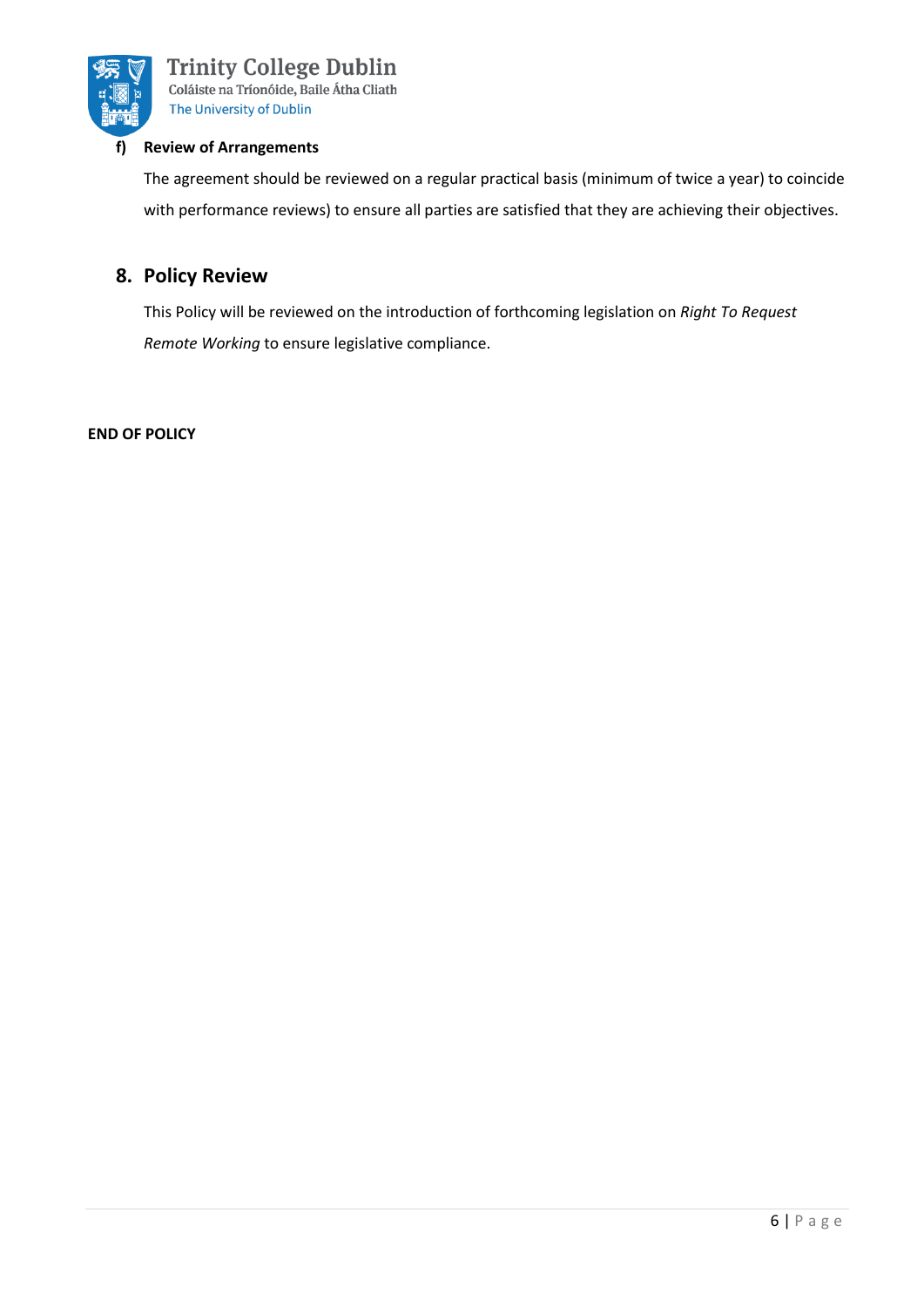

# **THE PROCESS**

# **How do I apply for blended working**

|                       | Have an initial conversation with your line Manager and let them |  |
|-----------------------|------------------------------------------------------------------|--|
|                       | know you are interested in exploring whether blended working     |  |
|                       | would work for you.                                              |  |
| Meet line Manager     |                                                                  |  |
|                       | Complete blended working request form which can be found on      |  |
|                       | the Blended Working HR site or click HERE                        |  |
| Complete request form |                                                                  |  |
|                       | Complete Health and Safety Risk Assessment.                      |  |
|                       | Step 1. Complete the training module                             |  |
|                       | Step 2. Complete the self-risk assessment                        |  |
| H & S Assessment      | This is automatically sent to your line manager on competition.  |  |
|                       | To access information on how to complete go to the Health and    |  |
|                       | Safety section of the Blended Working site.                      |  |
|                       | https://www.tcd.ie/hr/blended-working/health-and-                |  |
|                       | safety.php                                                       |  |
|                       | Meet Manager to discuss request in conjunction with self-risk    |  |
|                       | assessment results.                                              |  |
| Meet line Manager     |                                                                  |  |
|                       | Manager decision on principle. Manager takes into consideration  |  |
|                       | needs of the entire unit and other working patterns.             |  |
|                       | Where a blended working arrangement cannot be accommodated,      |  |
| Decision              | the deciding manager should set out the reason                   |  |
| ᠸ᠆᠊ᡁ                  | Agreement on work pattern between Manager and Employee           |  |
| Agree work patterns   |                                                                  |  |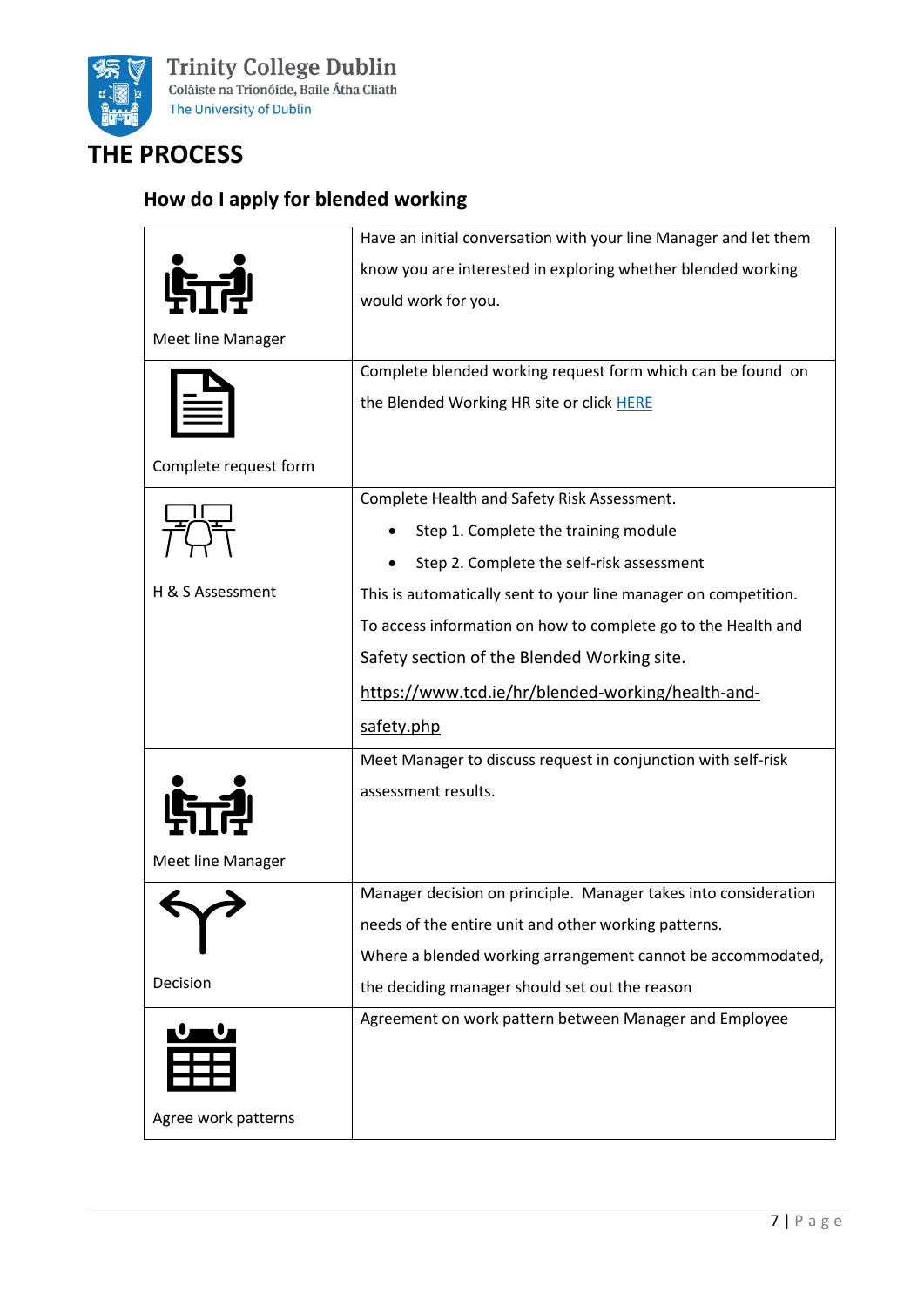

| Agree when to review         | Both parties agree review date and key deliverables.                                                                                                                                               |
|------------------------------|----------------------------------------------------------------------------------------------------------------------------------------------------------------------------------------------------|
| $\equiv$<br>Signed agreement | Copy of agreement (completed request form) retained by both<br>parties. Manager provides information to Human Resources for<br>data purposes by completing this form <link/>                       |
| TAX<br><b>Tax Relief</b>     | Staff may qualify for tax relief for utility costs as long as it is<br>supported by receipts and a letter of confirmation from the<br>University. Guidance on how to claim this can be found here. |

#### **END PROCESS**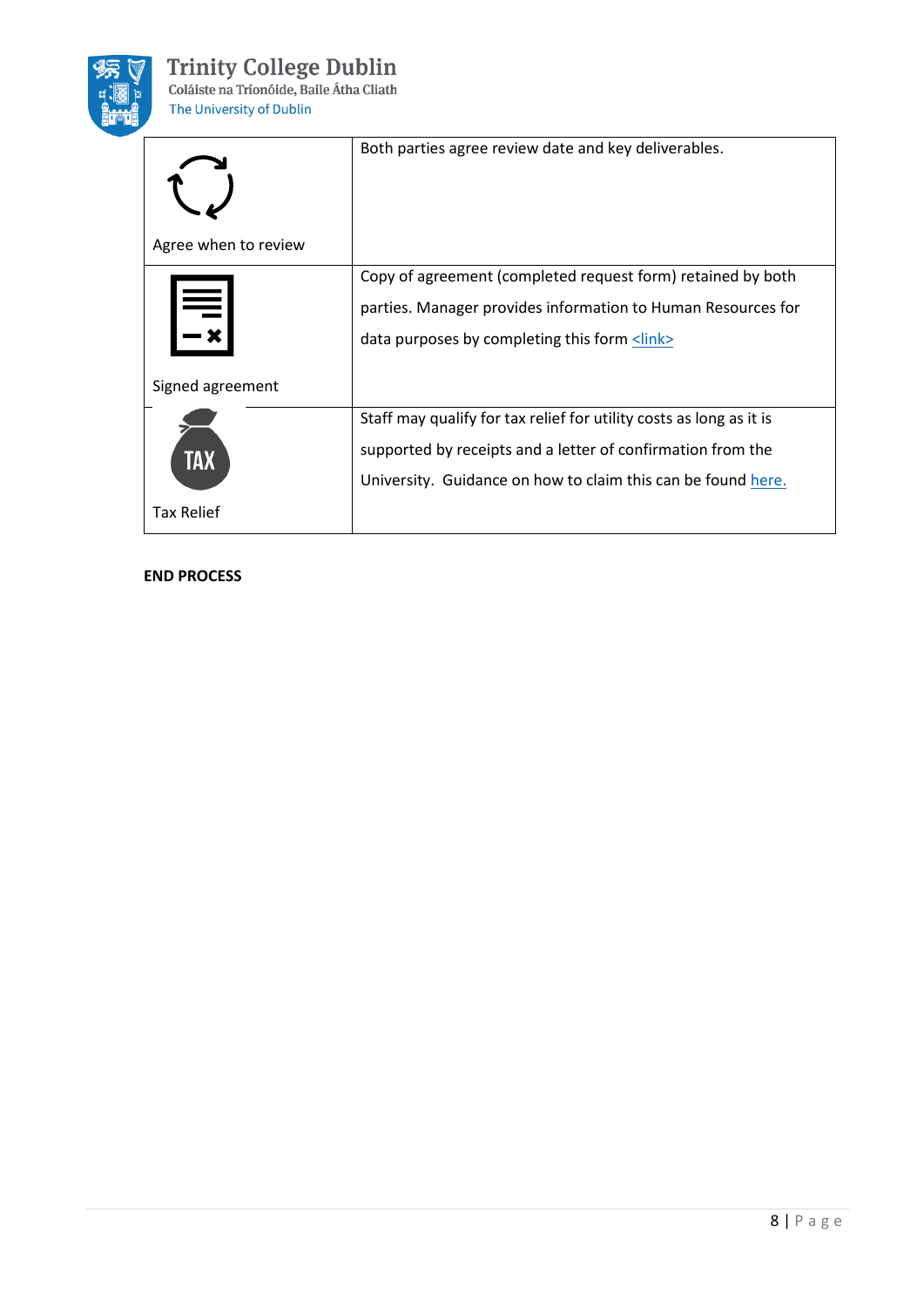

# **GUIDELINES AND RESPONSIBILITIES**

Blended Working is a pilot in Trinity College, which will run for two academic years, starting in January 2022, until Trinity Term 2023. The principles based policy, and the process for engaging with this policy, will be reviewed regularly over this period as we learn from this new way of working. Blended working can have benefits for the individual, the University and the environment. In order to ensure we all have the best experience during this pilot, everyone has a responsibility to play their part in making this a success. The document below sets out general guidelines and responsibilities for both Managers and Staff members when engaged in blended working.

| What                 | <b>Manager Responsibility</b>                                                                                                                                                                                                                              | Individual Responsibility                                                                                                                                                                                                                                                     |  |
|----------------------|------------------------------------------------------------------------------------------------------------------------------------------------------------------------------------------------------------------------------------------------------------|-------------------------------------------------------------------------------------------------------------------------------------------------------------------------------------------------------------------------------------------------------------------------------|--|
| <b>Work Pattern</b>  | Days in the office and days<br>worked remotely must be<br>agreed by both parties prior to<br>starting blended working.<br>There may be certain dates or<br>times when a staff member is<br>required to attend for agreed<br>time/events/meetings/training. | Days in the office and days worked<br>remotely must be agreed by both<br>parties prior to starting blended<br>working.<br>Be available to attend on site when<br>required.                                                                                                    |  |
| <b>Working Hours</b> | Ensure staff are available<br>during agreed hours.<br>Ensure staff do not work<br>excessive hours                                                                                                                                                          | Agree working hours, starting and<br>ending times with manager.<br>Be aware of when to switch off.<br>You must ensure that you can work<br>free from disruption and have<br>adequate care arrangements in<br>place for dependents that may be at<br>home during working hours |  |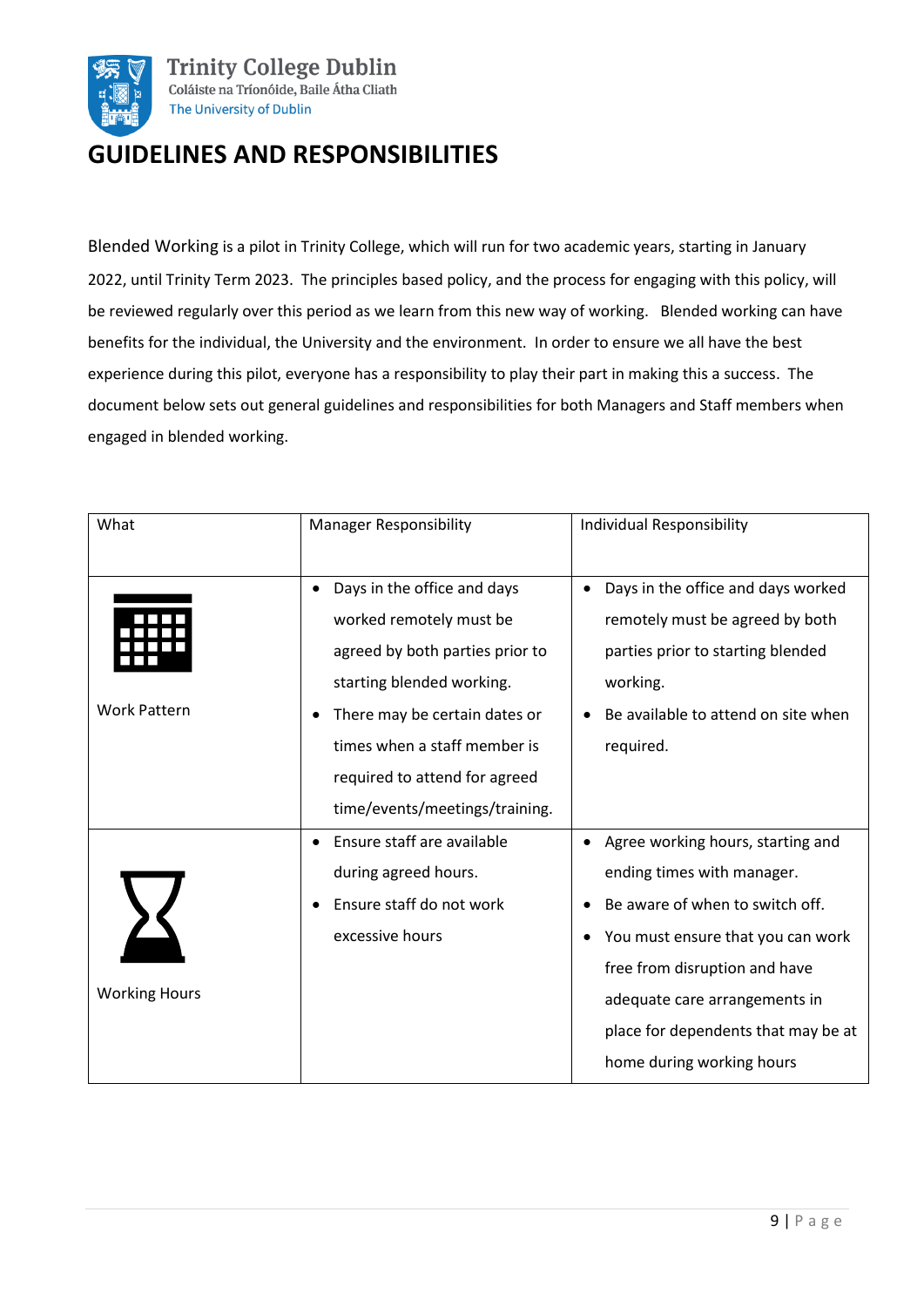

# **Trinity College Dublin**<br>Coláiste na Tríonóide, Baile Átha Cliath

The University of Dublin

| SICK                   | University's sick leave policy<br>must be adhered to.<br>Sick leave must be recorded.                                                                                                                                                                                                  | You must comply with the<br>University's Sick Leave Policy.<br>Sick leave must be recorded                                                                                                                                                     |  |
|------------------------|----------------------------------------------------------------------------------------------------------------------------------------------------------------------------------------------------------------------------------------------------------------------------------------|------------------------------------------------------------------------------------------------------------------------------------------------------------------------------------------------------------------------------------------------|--|
| Communication          | Agree regular contact<br>channels, times and dates,<br>with staff member.<br>Check in with staff regularly to<br>ensure they are doing ok.                                                                                                                                             | Stay in contact with your manager<br>and your colleagues.<br>Set up formal and informal channels<br>of communication and stick to them.                                                                                                        |  |
| Performance Management | Set clear objectives, standards<br>and timelines for delivery of<br>work.<br>Review work on a regular basis<br>and give feedback, and<br>development opportunities.                                                                                                                    | Ensure you are clear on what is<br>expected of you, and by when.<br>Ensure you engage with<br>development opportunities to<br>enhance your skills.                                                                                             |  |
| Health & Safety        | Review the self-assessment<br>results.<br>Ensure the individual has all<br>equipment necessary<br>Regularly discuss remote work<br>environment to ensure<br>continued compliance<br><b>Consider if Occupational</b><br>Health Assessment is required<br>prior to agreeing application. | Carry out self-assessment risk.<br>Ensure you have correct equipment<br>and are using them correctly.<br>Advise of any accidents in the<br>workplace, remote or on site.<br>Advise your manager of any changes<br>in your working environment. |  |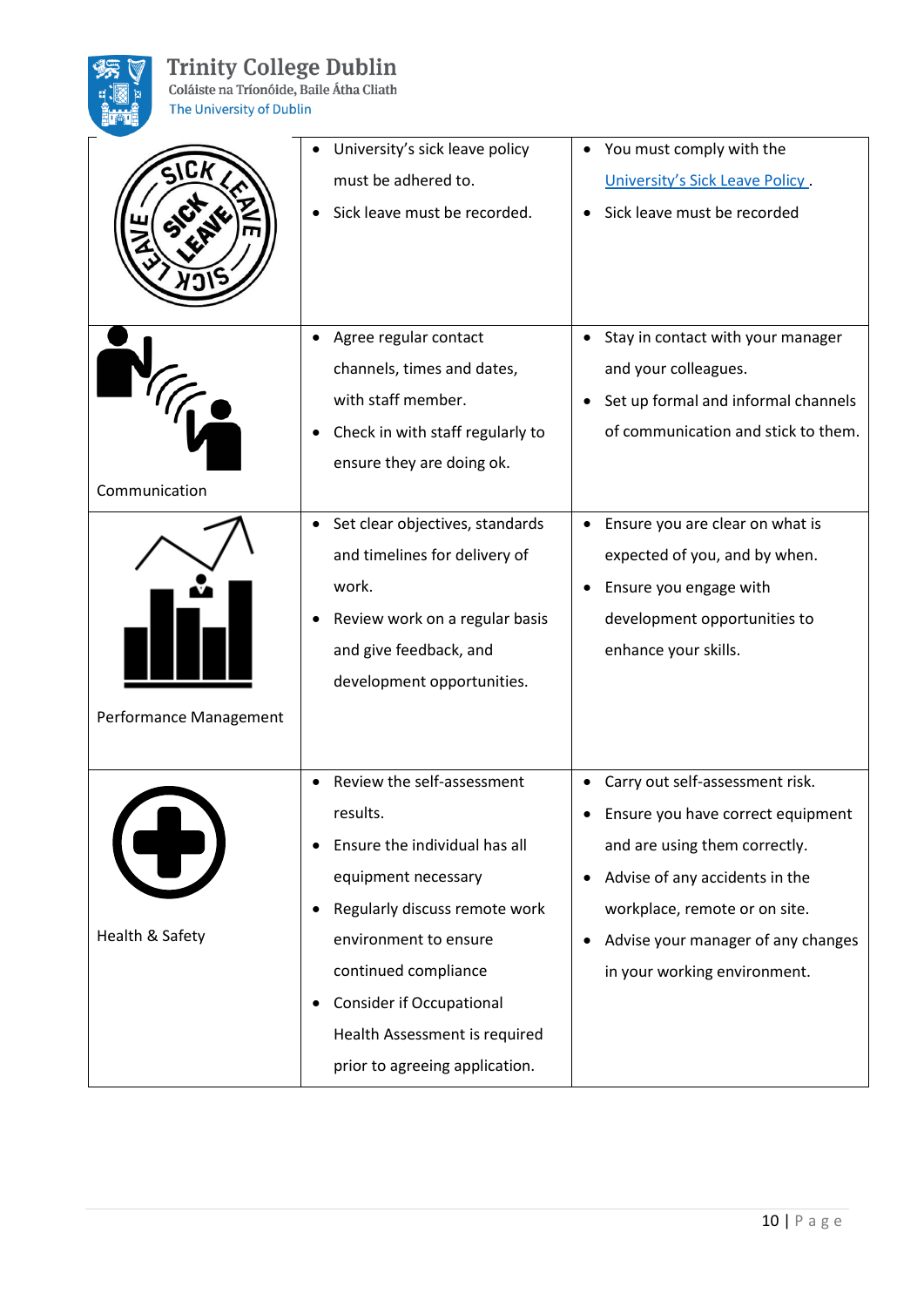

# **Trinity College Dublin**

Coláiste na Tríonóide, Baile Átha Cliath The University of Dublin

Data Security & Confidentiality • Ensure staff member is made aware of TCD's GDPR guidelines and protocols. • Handbook [here](https://www.tcd.ie/dataprotection/assets/docs/dataprotectionhandbook/DP_Handbook_15042021.pdf) **Training** [https://www.tcd.ie/its](https://www.tcd.ie/itservices/vle/kb/overview-GDPRtraining.php) [ervices/vle/kb/overvie](https://www.tcd.ie/itservices/vle/kb/overview-GDPRtraining.php) [w-GDPRtraining.php](https://www.tcd.ie/itservices/vle/kb/overview-GDPRtraining.php) • The College data protection handbook is available [here.](https://www.tcd.ie/dataprotection/assets/docs/dataprotectionhandbook/DP_Handbook_15042021.pdf) • A link to the data protection training for inclusion [https://www.tcd.ie/itservi](https://www.tcd.ie/itservices/vle/kb/overview-GDPRtraining.php) [ces/vle/kb/overview-](https://www.tcd.ie/itservices/vle/kb/overview-GDPRtraining.php)[GDPRtraining.php](https://www.tcd.ie/itservices/vle/kb/overview-GDPRtraining.php) **Training** • Identify any training required to facilitate blended working . • Carry out any training identified as required, before taking up blended working. Tax Relief Blended working expenses can be claimed by completing an Income Tax return. Staff can complete this form on the Revenue website as follows: sign into [revenue.myaccount](https://www.ros.ie/myaccount-web/sign_in.html?execution=e1s1) • click on 'Review your tax' link in PAYE Services; • select the Income Tax return for the relevant tax year; • select 'Other PAYE Expenses' in the 'Tax Credits and Reliefs' page and insert the amount of expense at the 'Amount Claimed' section. As a claim may be selected for future examination, all documentation relating to a claim should be retained for a period of six years from the end of the tax year to which the claim relates. Please check the [revenue](https://www.revenue.ie/en/tax-professionals/tdm/income-tax-capital-gains-tax-corporation-tax/part-05/05-02-13.pdf)  [website](https://www.revenue.ie/en/tax-professionals/tdm/income-tax-capital-gains-tax-corporation-tax/part-05/05-02-13.pdf) for details on how such relief is calculated. Request not facilitated Any staff member unsatisfied with the outcome of a request for a blended working arrangement may address it through the relevant grievance procedure • [SIPTU Procedural Agreement](https://www.tcd.ie/hr/assets/pdf/Procedural_Agreement_SIPTU.pdf) • [UNITE Procedural Agreement](https://www.tcd.ie/hr/assets/pdf/Procedural_Agreement_UNITE.pdf) • [IFUT Procedural Agreement](https://www.tcd.ie/hr/assets/pdf/Procedural_Agreement_IFUT.pdf) • [General Grievance Procedure](https://www.tcd.ie/hr/assets/pdf/procedure_grievance_procedure.pdf)

#### END GUIDELINES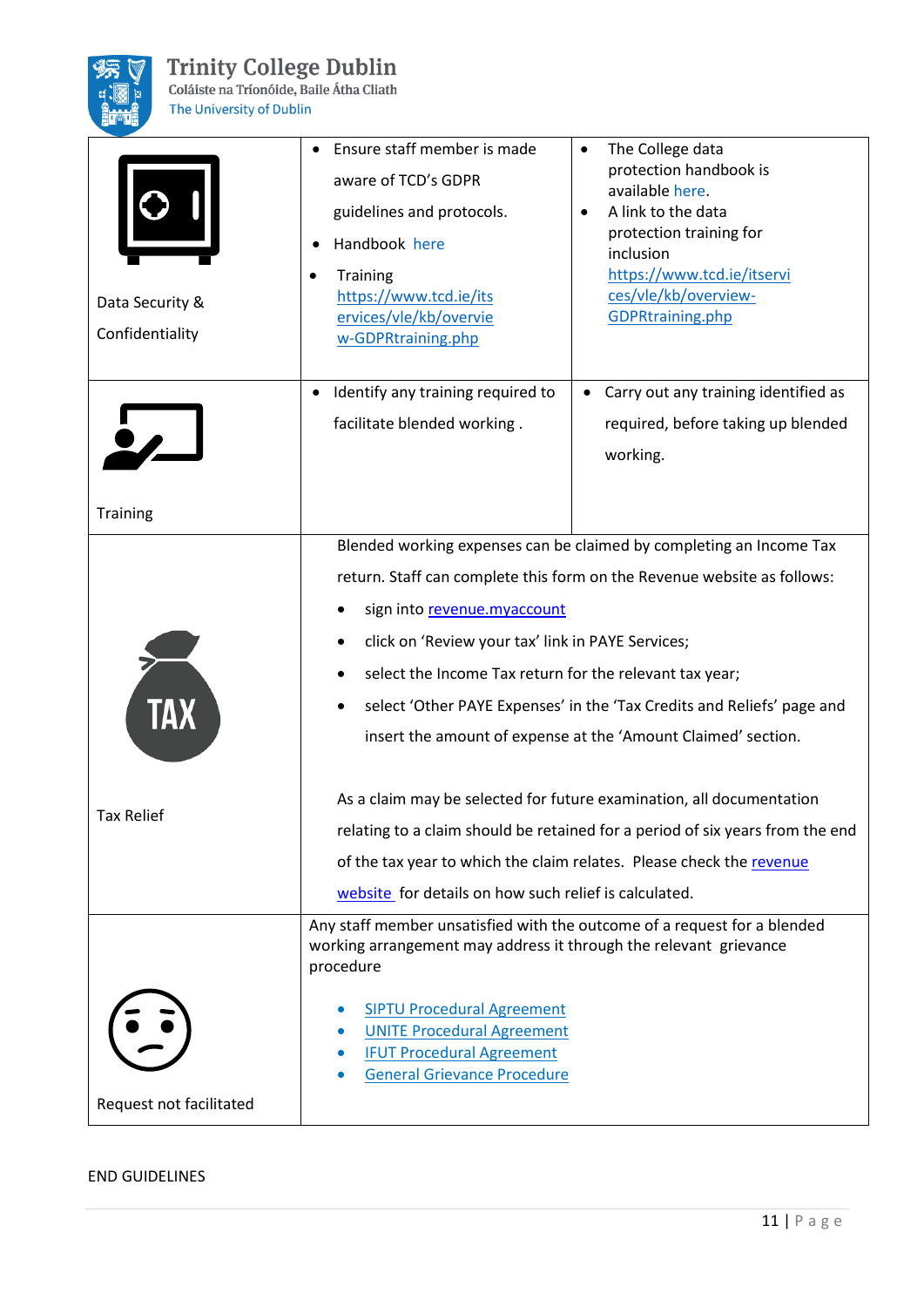

# **Blended Working Request Form**

### Step 1: Employee Action. Complete information **and** send to your Line Manager (via email).

| Employee Name:                                                                                                                                                                                                                                                                                                                                                           | enter name             |  |
|--------------------------------------------------------------------------------------------------------------------------------------------------------------------------------------------------------------------------------------------------------------------------------------------------------------------------------------------------------------------------|------------------------|--|
| <b>Staff Number:</b>                                                                                                                                                                                                                                                                                                                                                     | enter name             |  |
| Proposed Start Date:                                                                                                                                                                                                                                                                                                                                                     | enter a date           |  |
| Proposed End Date*:                                                                                                                                                                                                                                                                                                                                                      | enter a date           |  |
| <b>Proposed Blended Working Arrangement</b>                                                                                                                                                                                                                                                                                                                              |                        |  |
| Number of Days work remote:                                                                                                                                                                                                                                                                                                                                              | enter number of days   |  |
| Days of week work remote:<br>(please note if any half days are requested)                                                                                                                                                                                                                                                                                                | enter days of the week |  |
| <b>Health and Safety Self-Risk Assessment</b>                                                                                                                                                                                                                                                                                                                            |                        |  |
| Confirmation that I have completed the Health & Safety Risk assessment and I am aware that<br>before I proceed with remote working I must discuss outputs of this with my line Manager. To<br>access information on how to complete this go to the Health and Safety section of the Blended<br>Working site. https://www.tcd.ie/hr/blended-working/health-and-safety.php |                        |  |
| <b>Yes</b>                                                                                                                                                                                                                                                                                                                                                               | No                     |  |
| Home Address:<br>You must provide your home address for the<br>purposes of remote working                                                                                                                                                                                                                                                                                | enter Home Address     |  |
| Please ensure that you update your personal information - by accessing CoreHR:<br>https://my.corehr.com/pls/coreportal trp, click on my profile (by clicking on your name) and<br>update your home address.                                                                                                                                                              |                        |  |